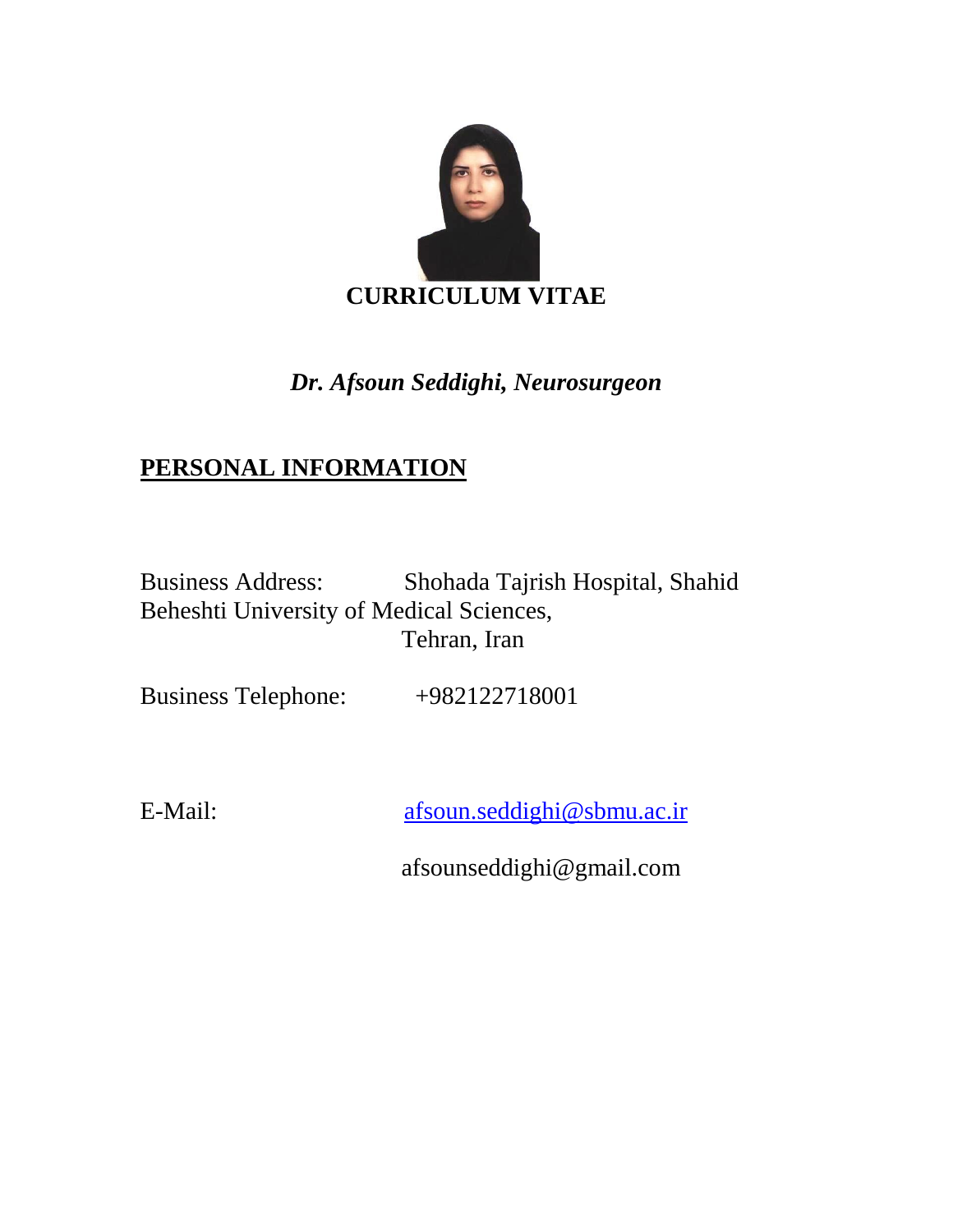# **EDUCATION:**

**Medical School:** Shahid Beheshti University, 1990-1997 M.D **Thesis:** Therapeutic Effects of Laser Photocoagulation in Diabetic Macular Edema

**Residency:** Department of Neurosurgery, Shohada Hospital, Shahid Beheshti University of Tehran, 1998-2004

Chief Resident of Neurosurgery, 2003-2004

**Thesis:** Therapeutic Effects of Thalamic Electrical Stimulation in Parkinson's Disease

### **Professional Licenses & Certification:**

Board Certified. Iranian Board of Neurosurgery, August 2004.

### **ACADEMIC APPOINTMENTS:**

2004-2005 Neurosurgeon, Mazandaran University of Medical Sciences, Imam Khomeini Hospital.

2005 – 2012 Assistant Professor of Neurosurgery, Qazvin University of Medical Sciences

2012 till 2015 : Assistant Professor of Neurosurgery, Shahid Beheshti University of Medical Sciences

2015 till now: Associate Professor of Neurosurgery , Shohada Tajrish Hospital, Shahid Beheshti University of Medical Sciences.

## **Membership in Societies**:

- Medical Council of Iran
- Iranian Society of Surgery
- Iranian Neurosurgical Association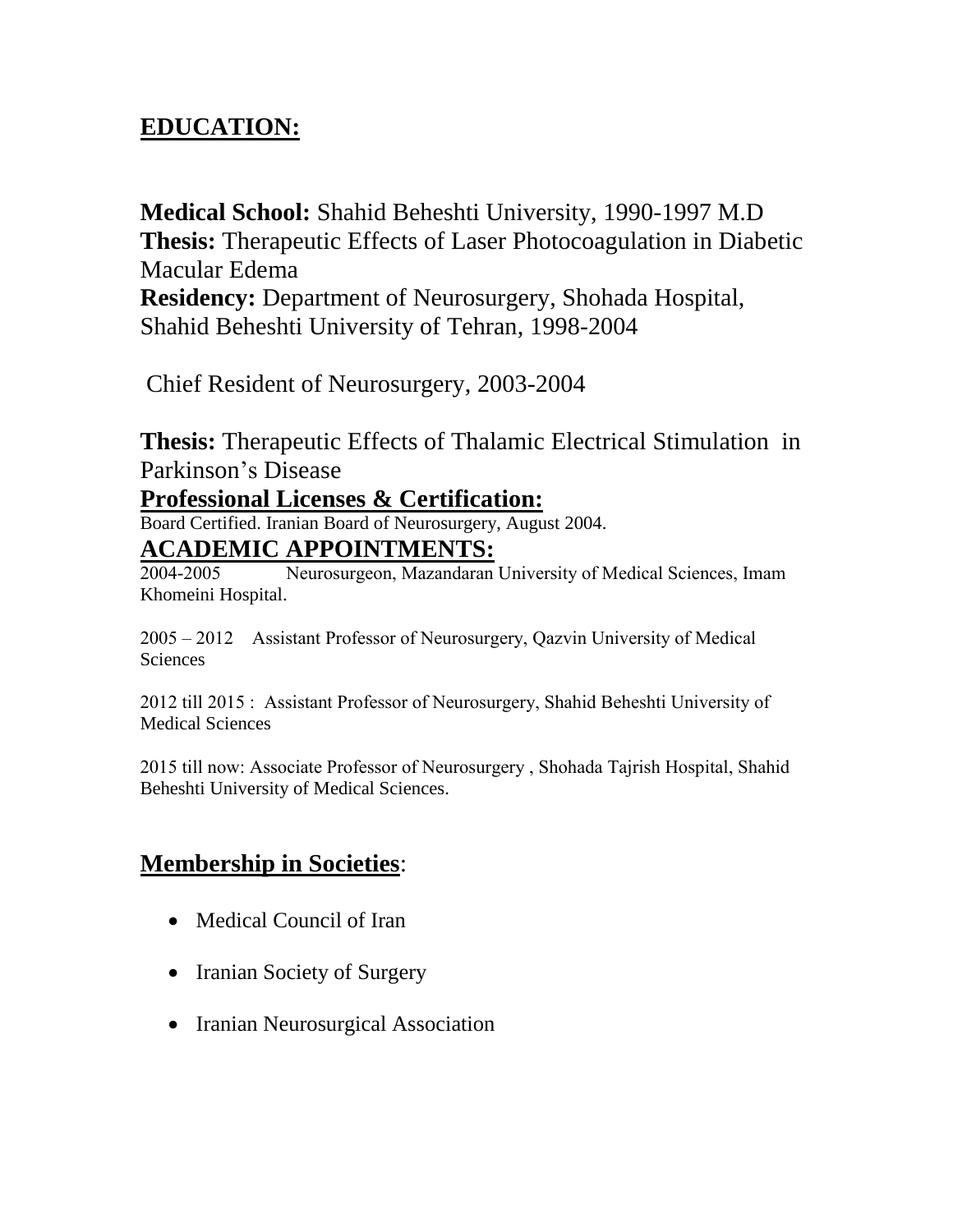- Functional Neurosurgery Research Center of Shohada Tajrish Hospital
- AO Spine Association
- Mortality Committee in Shohada Tajrish Hospital
- Member of Shohada Tajrish Neurosurgical Center of Excellence

## **Awards/Honors:**

Ranked as the 3<sup>rd</sup> Neurosurgeon in the Iranian Board Examination 2004

# **Thesis Supervisor Professor:**

- Comparison of local versus systemic steroids in clinical outcome after lumbar discectomy. Mostafa Ansari Ramandi. Thesis No: 874. 2012.
- Prophylactic Effect of Tranexamic Acid in reduction of bleeding in major spine surgeries. Borzuyeh Naji. Thesis No: 939. 2011.
- Comparison between Propofol and Nesdonal in reduction of raised intracranial pressure in patients with severe head injury. Written by Dr. Parviz Mohammadzadeh. Thesis No: 286, 2013.
- Radioguided surgery using gamma detection probe technology for resection of cerebral glioma. Dr. Mohammad Mehdi Soleymani 2013.
- Evaluation the EMG and Urodynamic findings in prediction of the prognosis of patients with cauda equine syndrome, Dr. Mohammad Reza Shahmohammadi , 2013
- Comparison of surgical and nonsurgical treatment in patients with cerebral arteriovenous malformation. Dr. Reza Alereza Amiri 2013.
- Prophylactic Effect of Tranexamic Acid in reduction of bleeding in spine fusion surgeries. Dr. Ebrahim Asheghi . Thesis No: 939. 2011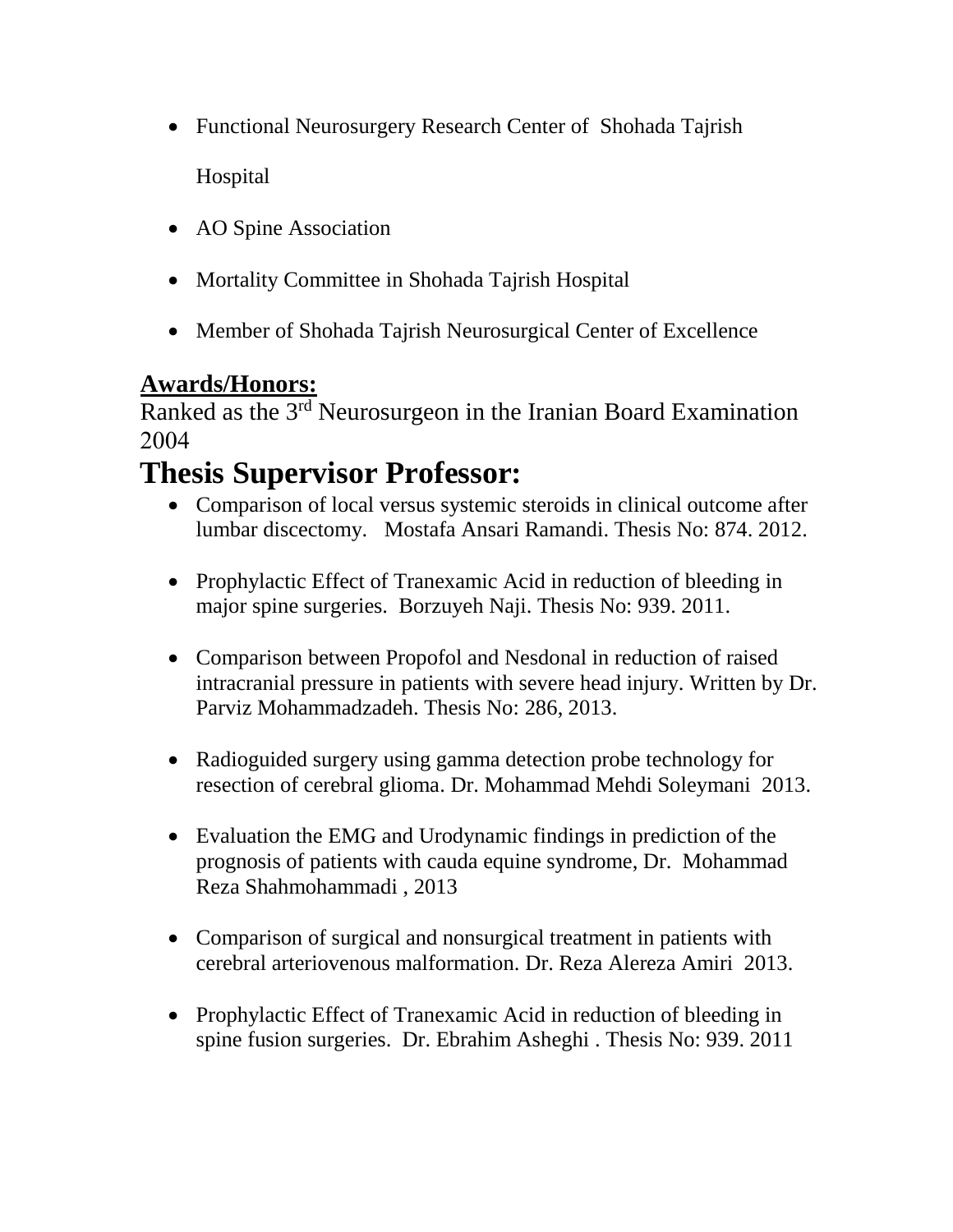- The role of CSF in the differentiation of epithelial cells of choroid plexus in patients with traumatic head injury. 2016
- Intraoperative Radiation Therapy in Cerebral High Grade Glioma in Iran. Dr. Amir Hossein Zohrevand. 2016
- Neuroregenerative effects of olfactory ensheathing cells transplanted in a multi-layered conductive nanofibrous conduit in peripheral nerve repair in rats.2016

## **PUBLICATIONS:**

### **Books:**

- Neurovascular Surgery , A Modern Approach : Amir Saied Seddighi, Alireza Zali, Afsoun Seddighi, Hesam Rahimi, Makan Shalchizadeh, Mehrdad Amiri, Amir Esfandi, 2011 , ISBN: 9789647447468
- Sterile Techniques for the Surgical Technologists: Dr. Afsoun Seddighi, Ali Fasihi Ramandi, Rahim Habibi, 2013, ISBN: 2881964
- Pediatric Neurological Disorders, 2013, Iranian Child Neurology Society. ISBN: 3075404
- Family Guide for Pediatric Neurological Dosorders, Iranian Child Neurology Society , 2013, ISBN: 2875239.
- Diagnosis and management of Pituitary Adenoma. Chapter 8: Endoscopic Transsphenoidal Surgery in Pituitary Adenoma. 2015. ISBN: 3634095.
- Illustrated Case Reports in Neurology. Co Author.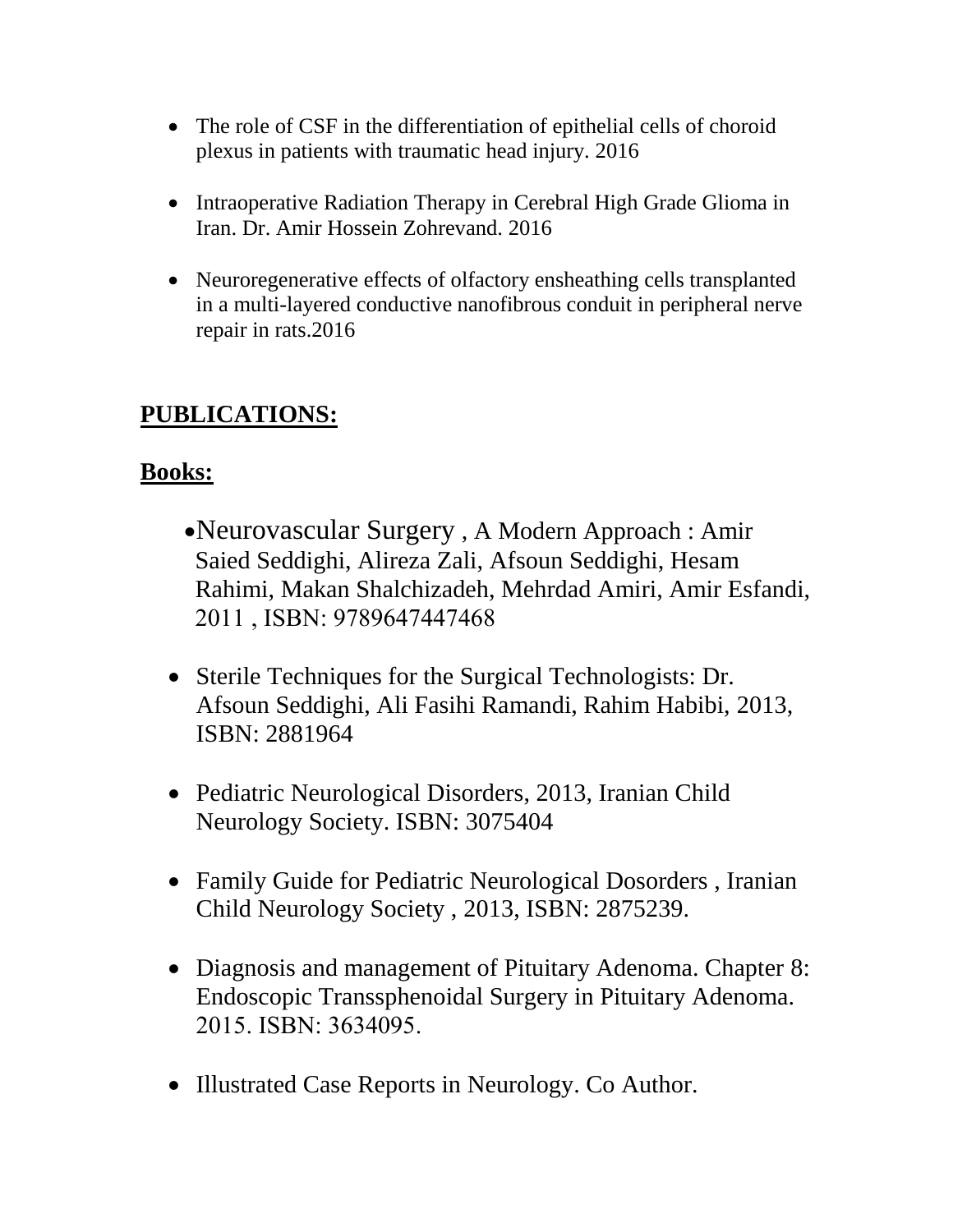## **Editor:**

- Global Journal of Surgery
- International Clinical neuroscience Journal

### **Reviewer :**

- Iranian Journal of Cancer prevention
- International Clinical Neuroscience Journal

## **Farsi Papers:**

- 1. Dehghan MH, Seddighi A, Seddighi AS.The Effect of Lasertherapy in Diabetic Macular Edema. Journal of Ophthalmology, VOl 3, No 3 Spring 1998, 192-200.
- 2. Tabatabaie SM, Seddighi A, Sohrabi S. Therapeutic Outcome of 19599 patients with back pain (1979-2000), Pejouhandeh; 6 (5), 405-410, 2001.
- 3. Tabatabaie SM, Seddighi A. Evaluation of the Etiology of Shunt Revisions in Hydrocephalic Patients in Shohada Hospital. J Med Coun IRI, 20 (4), 252-260, 2003.
- 4. Borzouyeh F, Seddighi A, Mohammadi AM. Outcome of Surgical Treatment of 85 Patients with Intracranial Aneurysms in Shohada Hospital. Pejouhandeh; 9(40), 203- 207,2004.
- 5. Tabatabaie SM, Seddighi A, Seddighi AS, Surgical outcome of Intracranial Meningioma, A 26 Y Review. Pejouhandeh, 11(53), 275-284, 2006.
- 6. Tabatabaie SM, Seddighi A, Seddighi AS, Long -term Results of Surgical Treatment of Medulloblastoma in 41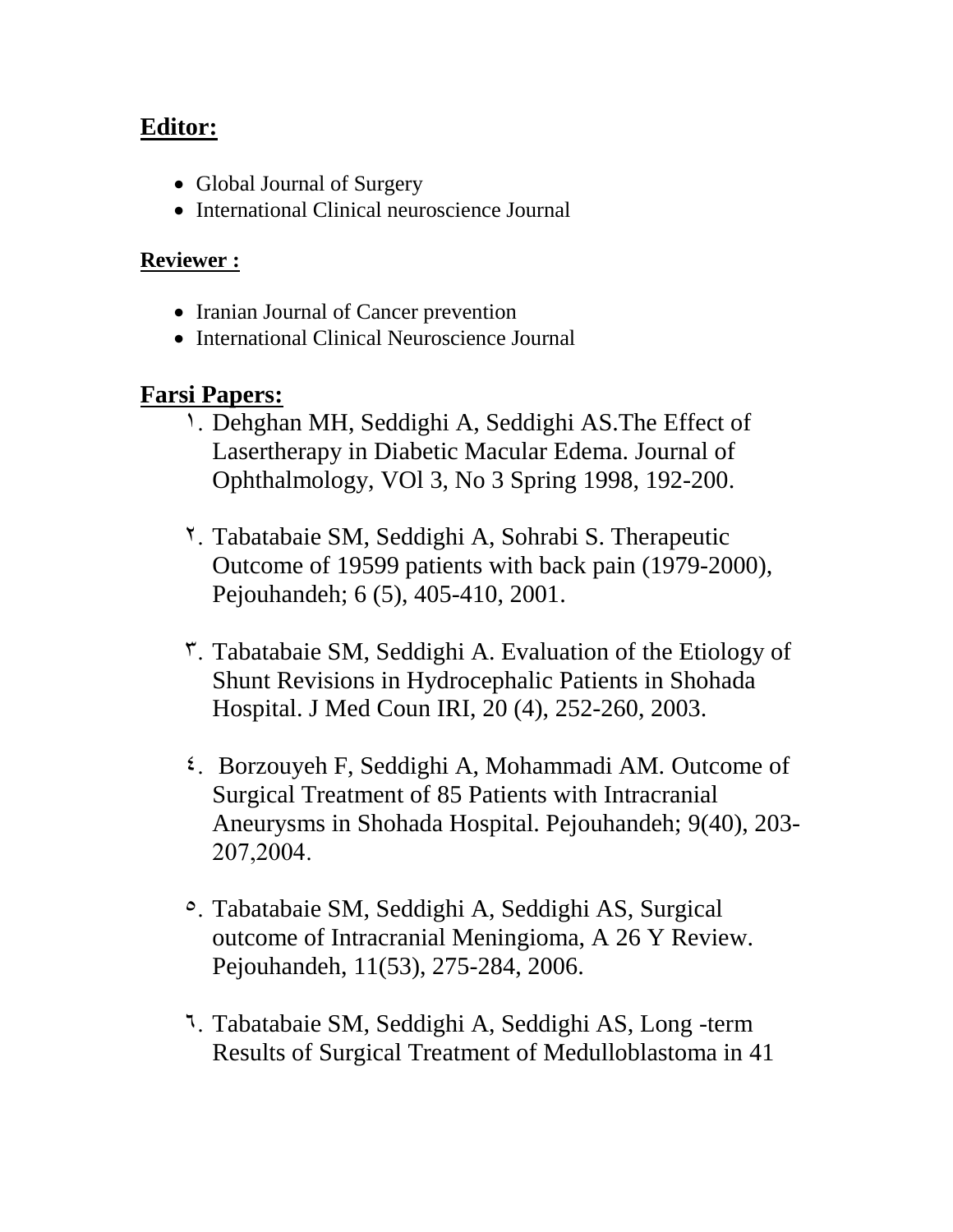Patients. A 23 Y Study. Pejouhandeh, 11(52), 205-210, 2006.

- 7. Tabatabaie SM, Seddighi A, Seddighi AS. Surgical Results of Anterior Fusion Using Cage Filled with Novabone Mixed with Autologous Bone Graft in Cervical Disc Disease. Pejouhandeh, Vol 12,No 5(59) , Jan 2008, 367- 375.
- 8. Seddighi A, Tabatabaei M, Seddighi AS, Tabatabaeifar M. 4. Long –term Outcome of Surgical Resection of Spinal Cord Tumors: A 26 Y Review. Pejouhandeh Vol 13, No 1(61), March & April 2008, 39-46.
- 9. Extramedullary Hematopoiesis Presenting as Compressive Intracranial and Spinal Lesions. Journal of Medical Council of Islamic Republic of Iran.Vol 26, No 1, 1387(2008): 113- **118.**
- 10.Tabatabaei SM, Seddighi A Surgical Results of Post Fossa Epidermoid Tumors. A 25 Y study. Pejouhandeh, Vol 14, No 5(71) , Dec 2009, 275-281.
- 11.Tabatabaei SB, Seddighi A, Seddighi AS. Social and Psychologic disorders in Patients with Brain Tumor. Iranian Journal of Surgery. 17 (3), 1388. 1-8.
- 12.Tabatabaie SM, Seddighi A, Seddighi AS. Surgical Results of Spinal Axis Tumors. Journal of Tabriz University of Medical Sciences. Vol 31, No 9, 2009, 57- 60.
- 13.Seddighi A, Seddighi AS .Lateral sacral meningocele presentation as a Gluteal Mass.JQUMS, Vol.13, No.2, Summer 2009.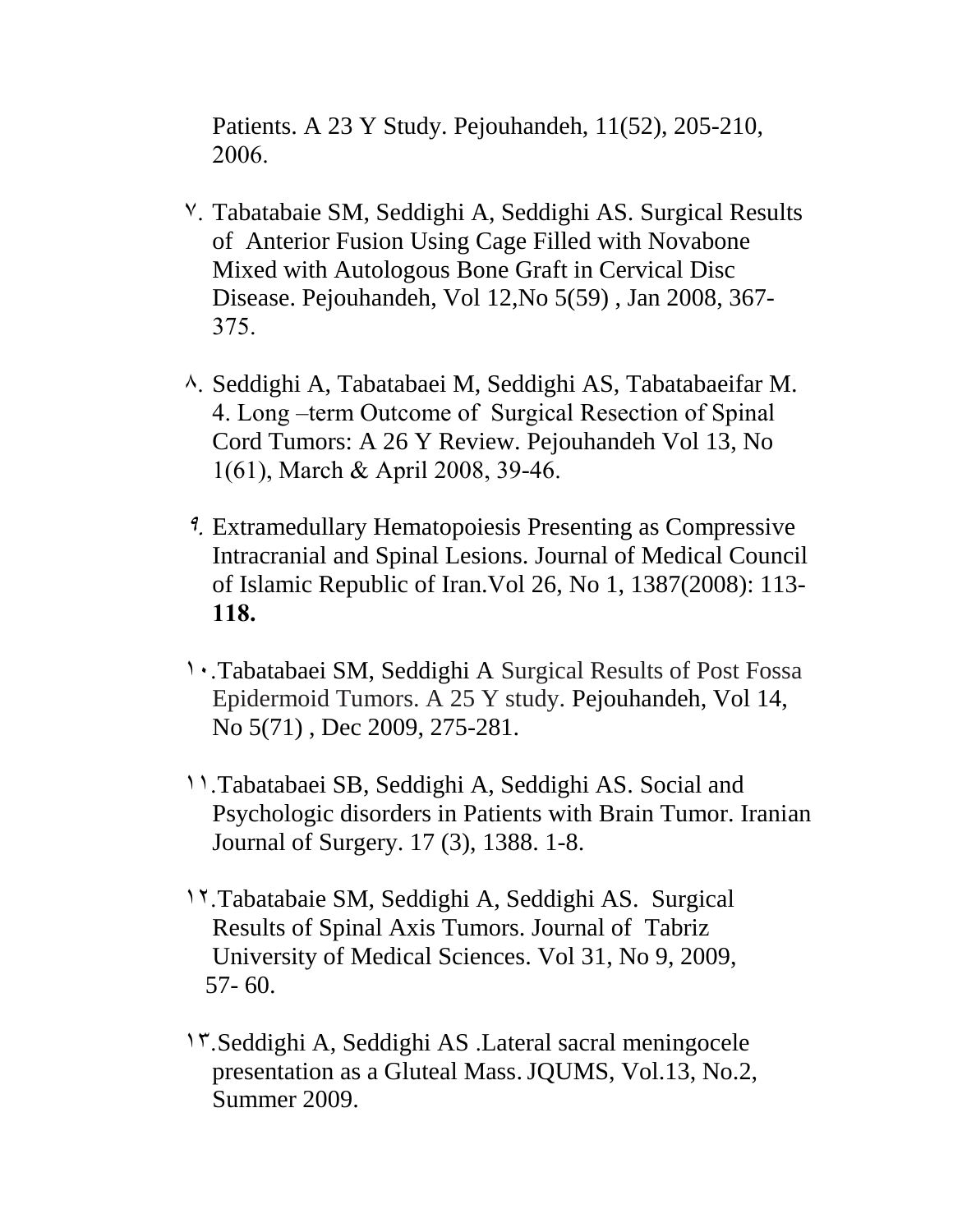## **English Papers**

- 1.Seddighi A, Seddighi AS, Dehghan MH. Laser Photocoagulation in Diabetic Macular Edema,; Acta Medica Iranica, ;37 (1), 11-17, 1999.
- 2.Mohseni M, Seddighi A, Seddighi AS Report on Surgical Results of 56 Cases with Far Lateral Lumbar Disc Herniation. World Spine Journal ; 2 (4) 2007, 190-192.
- 3. Nourmohammad Arefian, Amir Saied Seddighi, Afsoun Seddighi Clinical Analysis of EEG Parameters in Prediction Of The Depth Of Anesthesia In Different Stages: A Comparative Study. The Internet Journal of Anesthesiology, 15, 1. 2006.
- 4. Tabatabaei SM, Seddighi A. Pediatric Head Injury. Iranian Journal of Child Neurology, Vol 2, No 2, Feb 2008, 7-13.
- 5. Arefian NM, Seddighi A , Seddighi AS , Nobahar MR Depression in the Nurses of the Special Wards versus Nurses of the General Wards, a Comparative Study. IJCP, Vol 2, No 3, Summer 2009. 151-154
- 6. Seddighi A, Seddighi AS .Disproportionate Corrrelation between imaging and outcome in a patient with cerebral abscess. Central European Journal of Medicine. Vol 5, No 4, 2010.504-507.
- 7. Seddighi A, Seddighi AS. Lateral sacral meningocele presenting as a Gluteal Mass a case report. Journal of Medical Case Reports, 2010, 4:81.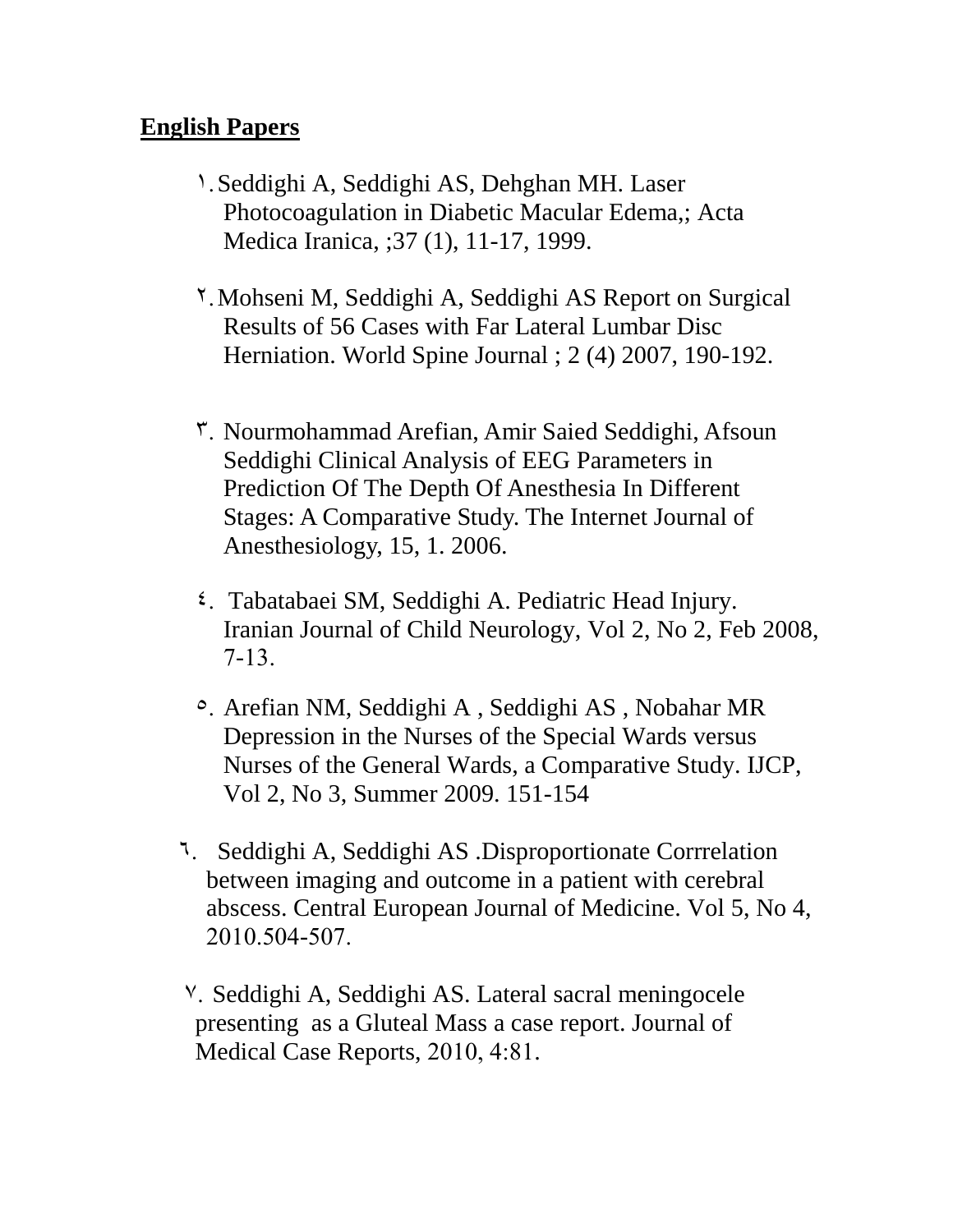- 8.Seddighi A, Seddighi AS, Ashrafi F, Nohehsara S. Neuropsychological Disorders in Patients with Brain Tumor. IJCP, Vol 3, No 1, Winter 2010, 42-47.
- 9.Shokrzadeh A. Seddighi A, Seddighi AS . Comparison of Proximal Injections of Local Anesthetics with Distal Injections in Intravenous Block Global Journal of Health Science Vol. 2, No. 2; October 2010, 215-217.
- 10.Shokrzadeh A. Seddighi A, Seddighi AS . Therapeutic Results of Transcutaneous Electrical Nerve Stimulation in Post Laminectomy Syndrome. Global Journal of Health Science Vol. 2, No. 2; October 2010 Vol. 2, No. 2; October 2010, 137-141.
- 11. Extramedullary hematopoiesis presenting as a compressive cord and cerebral lesion in a patient without a significant hematologic disorder: a case report. Seddighi A, Seddighi AS. Journal of Medical Case Reports, 2010, 4:1 ,319.
- 12. Afaghi V, Afaghi A and Seddighi . DIET AND BRAIN TUMOR: AN EPIDEMIOLOGICAL STUDY. A Current Topics in Nutraceutical Research 8 (2/3): 2010, 65-68.
- 13. Seddighi A S. Golzan S M. Seddighi A. Zali A R. Afaghi V. Developing a Bedside Software for Digitizing Paper Based Medical Data in Intensive Care Settings.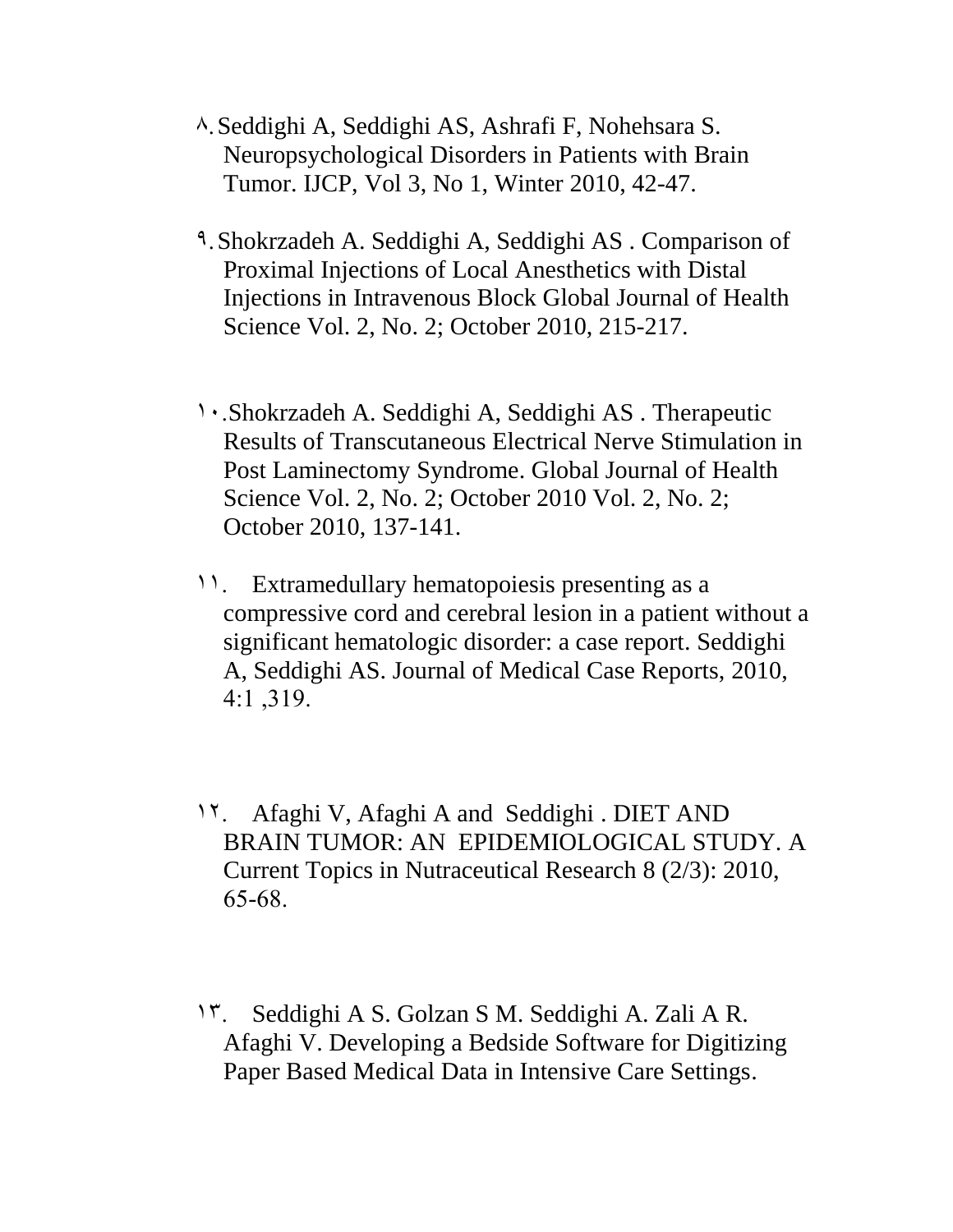Global Journal of Health Science. Vol. 3, No. 1; April 2011: 9-18.

- 14. Seddighi A. Seddighi A S. Zali A R. Afaghi V. Study of the Role of Nova Bone as a Filling Material in Cervical Cage in Anterior Fusion of Cervical Spine in Patients with Degenerative Cervical Disc Disease Global Journal of Health Science. Vol. 3, No. 1; April 2011: 155-160.
- 1<sup>o</sup>. Tabatabaei S M. Seddighi A, Seddighi AS. Head Injury. Iran Red Crescent Med J 2011; 13(6):382-391.
- 16. Seddighi A. Seddighi A S. Zali A R. Afaghi V. Afaghi A. Ashrafi F. Therapeutic effects of thalamic electrical stimulation in Parkinson's disease. Global Journal of Health Science Vol. 3, No. 2; October 2011.102-108
- 17. Seddighi A. Seddighi A S. Zali A R. Rahimi Baghdashti H. Presentation of a minimally symptomatic large extradural hematoma in a patient with an arachnoid cyst: a case report and review of the literature . Journal of Medical Case Reports 2011, 5, 1:581
- 18. Arefian N. Seddighi AS. R. Seddighi A. Zali A. Accuracy of Combined EEG Parameters in Prediction the Depth of Anesthesia. Iranian Red Crescent Medical Journal. 2012 December; 14(12): 833-837.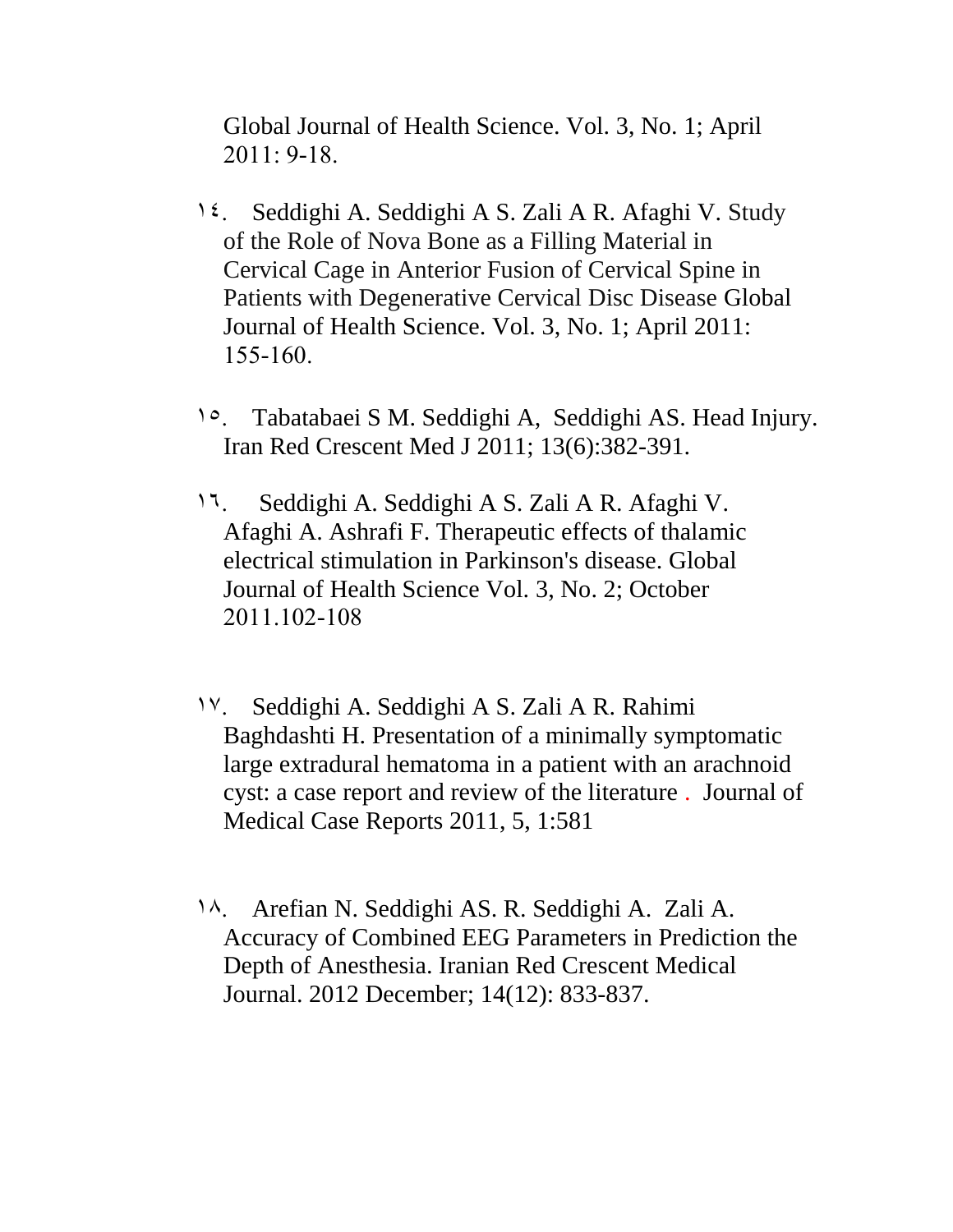- 19. Ebtehaj M. Yaqubi S. Seddighi AS, Seddighi A. Yazdi N. Correlation between BIS and GCS in patients suffering from head injury. Ir J [Med](http://www.ncbi.nlm.nih.gov/pubmed/22042690) Sci. 2012 Mar;181(1):77-80. Epub 2011 Nov 1.
- 20. Seddighi AS, Moqareh A. Sedddighi A, Zali AR. Accuracy of noninvasive intracranial pressure measurement. Cent. Eur. J. Med. 7(2) 2012: 169-175
- 21. Zali AR. SeddighiAS. Seddighi A. Ashrafi F. Comparison of the Acute Physiology and Chronic Health Evaluation Score (APACHE) II with GCS in Predicting Hospital Mortality of Neurosurgical Intensive Care Unit Patients. Global Journal of Health Science Vol. 4, No. 3; 2012
- 22. Tabatabaei SM, Seddighi A, Sedighi AS. Posterior Fossa Tumors in Children. Iranian J of Child Neurology. Iran. J. Child. Neurol 2012;6(2): 19-24.
- 23. Tabatabaei SM, Seddighi AS, Seddighi A, Gholami A, Rahimi B H, Shalchizadeh M. Clinical Results of 30 Years Surgery On 2026 Patients with Lumbar Disc Herniation. World Spinal Column Journal, Volume 3 / No: 3 / September 2012.
- $\mathbf{Y}$ . Seddighi A. Seddighi As. Rahimi H. Asymptomatic presentation of huge extradural hematoma in a patient with arachnoid cyst. British Journal of Neurosurgery, 2012; December 2012, Vol. 26, No. 6 , Pages 917-918 (doi:10.3109/02688697.2012.680623)
- 25. Amir Saied Seddighi, Rouzbeh Motiei-Langroudi ,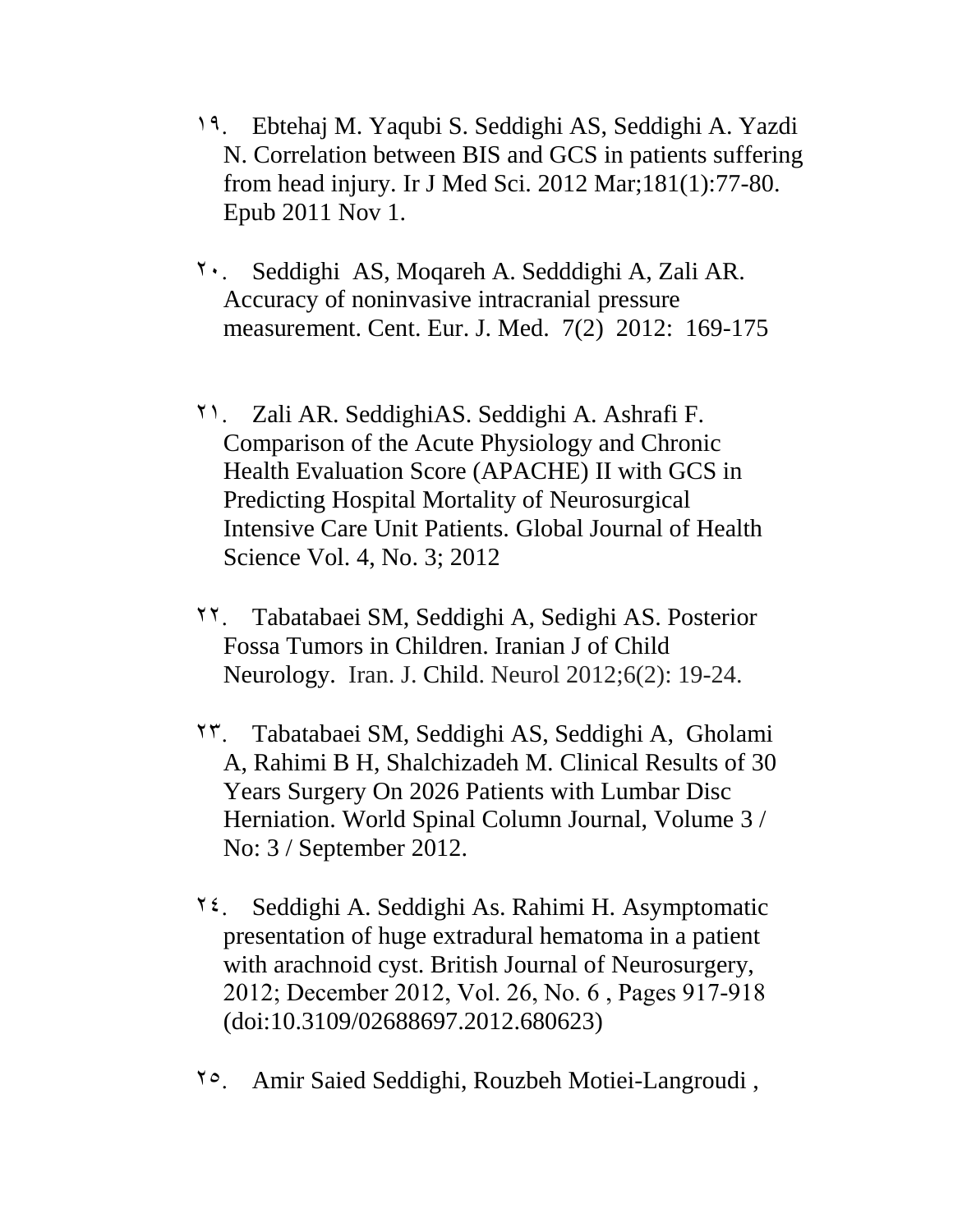Homa Sadeghian , Mohsen Moudi , Alireza Zali , Ebrahim Asheghi , Reza Alereza-Amiri , Afsoun Seddighi. Factors predicting early deterioration in mild brain trauma. A prospective study. Brain Injury. 2013, Vol. 27, No. 13- 14 , Pages 1666-1670.

- 26. Zahra Farshidfar, Fariborz Faeghi, Mostafa Mohseni, Afsoun Seddighi, Homayoun Hadizadeh Kharrazi , Jamil Abdolmohammadi. Diffusion tensor tractograghy can affect treatment strategy to remove brain occupying mass lesions. [Neuroradiol J.](http://www.ncbi.nlm.nih.gov/pubmed/24571836) 2014 Feb; 27(1):75-84.
- 27. Aisa Rassoli, Mohammad Shafigh, Amirsaeed Seddighi, Afsoun Seddighi, Hamidreza Daneshparvar, Nasser FatouraeeBiaxial Mechanical Properties of Human Ureter under Tension. Vol. 11No. 02 March-April 2014. 1666-1674.
- 28. Afsoun Seddighi , Amir Saied Seddighi , Omid Mellati, Jahangir Ghorbani, Nasim Rad, Mohammad Mehdi Soleimani. Sphenoid Sinus: Anatomic Variations and Their importance in Transsphenoid Surgery. International Clinical Neuroscience Journal 2014; Vol 1, No 1, Page: 34-38
- 29. Amir Saied Seddighi, Afsoun Seddighi, Maryam Sadegh Azar, Ebrahim Asheghi, Reza Alereza Amiri. Post Surgical Pseudomeningocele in a Patient with Cervical Neurinoma; a case report and literature review. International Clinical Neuroscience Journal. Vol 1, No 1, Summer 2014. :39-42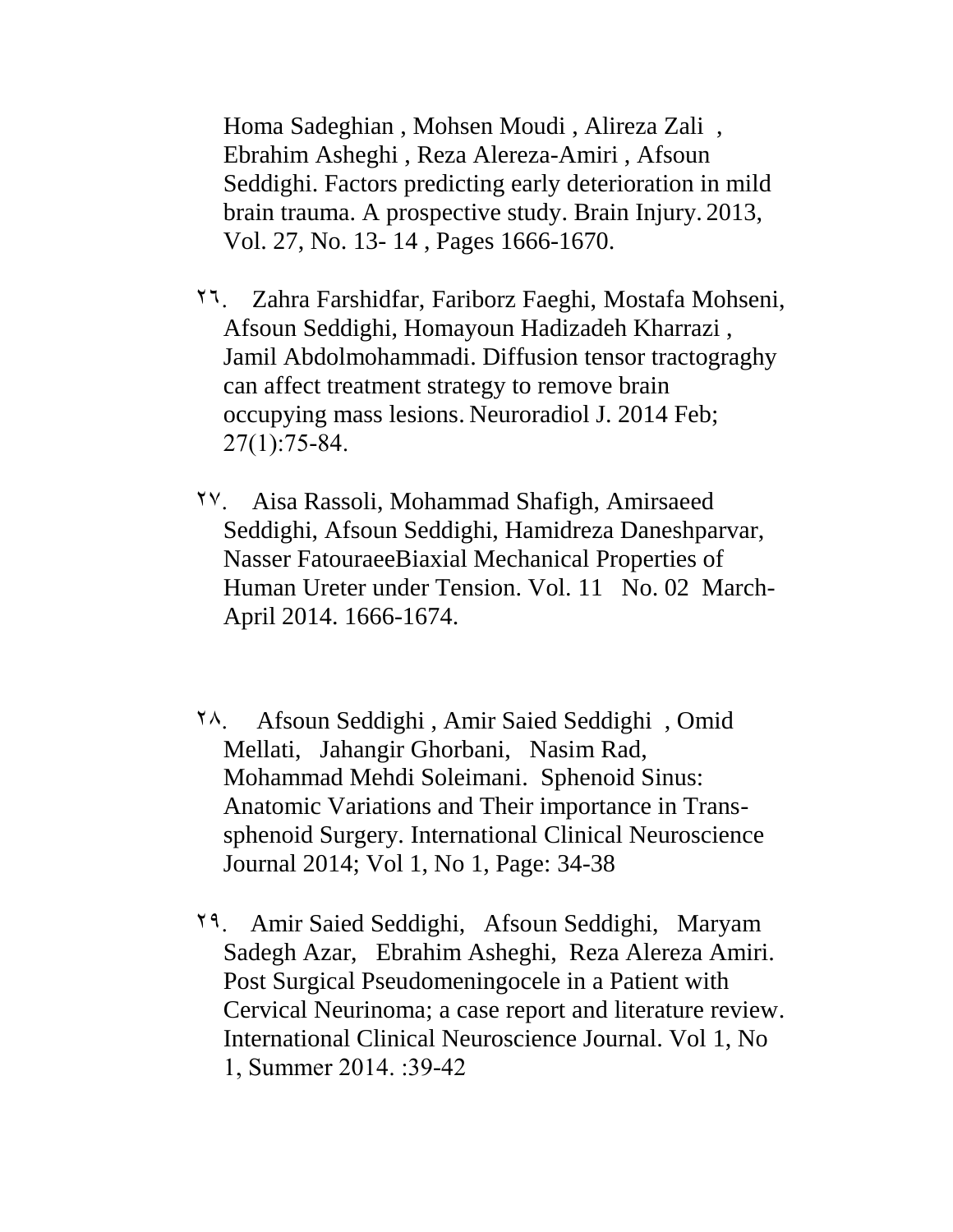- 30. Afsoun Seddighi, Amir Saied Seddighi, Maryam Sadegh Azar, Amir Hossein Zohreh Vand Cervical neurinoma encasing vertebral artery. International Clinical Neuroscience Journal. Vol 1, No 2, Autumn 2014 :65-68
- 31. Afsoun Seddighi, Mohammad Esmaeil Akbari, Amir Saied Seddighi, Afshin Rakhsha, Marjan Vaezi, and Amir Hossein Zohrevand, First Experience of Intraoperative Radiation Therapy in Cerebral High Grade Glioma in Iran: A Report of Three Cases and Literature Review. Iran J Cancer Prev. 2015 Oct; 8(5): e3795. 2015 Oct 27. doi: [10.17795/ijcp-3795.](http://dx.doi.org/10.17795%2Fijcp-3795) Pub Med
- 32. Afsoun Seddighi , Amir Saied Seddighi , Hesam Rahimi Baghdashti , Mehrnush Vahidi , Mahsa Ashrafi , Mohmmad Yousef Yaghubi. Intracranial aneurysm surgery: a case series. ICNSJ 2015; 2 (1):36-39
- **33.** Houman Teymourian, Seyed Amir Mohajerani, Parisa Bagheri, Afsoun Seddighi, Amir Saied Seddighi, Iman Razavian. Effect of Ondansetron on Postoperative Shivering After Craniotomy. [December 2015V](http://www.worldneurosurgery.org/issue/S1878-8750(15)X0013-1)olume 84, Issue 6, Pages 1923–1928, ISI
- 34. Afsoun Seddighi, Marjan Vaezi, Shoeib Naimian, Fatemeh Yourdkhani, Amir Saied Seddighi, Omid Mellati, Amirhossein Zoherhvand. BRAIN TUMORS IN ELDERLY. ICNSJ 2015; 2 (2):55-65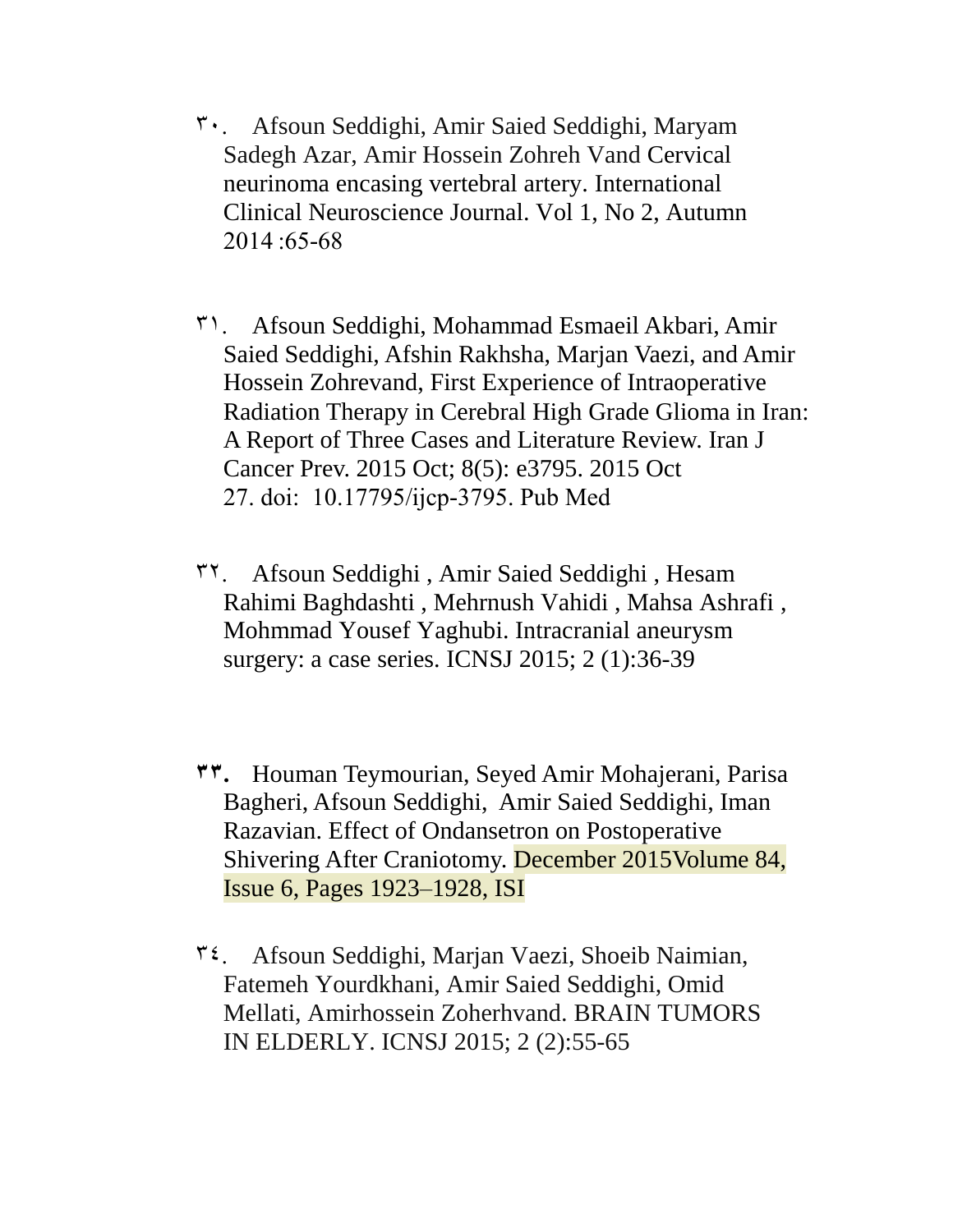- 35. Afsoun Seddighi , Amir Nikouei , Amir Saied Seddighi , Shoeib Naeimian , Omid Mellati , Fatemeh Yourdkhani , Iman Razavian , Reza Alereza Amiri , Amir Hossein Zohrehvand , Saeed Orai Yazdani , Davood Ommi , Alireza Sheykhi , Mohammad Ali Fazeli , Maryam Sadat Beheshtian. Outcome of patients with Foramen Magnum Meningioma. ICNSJ 2015; 2 (2):71-73.
- 36. Afsoun Seddighi MD, Amir Saied Seddighi MD, Amir Nikouei MD, Farzad Ashrafi MD, Shabnam Nohesara MD. Psychological aspects in brain tumor patients: A prospective study. HJNM 2015; 18(Suppl1); 63-67. ISI
- 37. Afsoun Seddighi, Mohammad Esmail Akbari , Amir Saied Seddighi , Elaheh Pirayesh , Mohammad Mehdi Soleymani , Hesam Rahimi Baqdashti , Amir Nikouei MD, Alireza Zali , Seyed Mahmood Tabatabaei , Shoeib Naimian , Omid Mellati , Alireza Sheikhi Radioguided surgery using gamma detection probe technology for resection of cerebral glioma. HJNM 2015; 18(Suppl1); 68-75 ISI
- 38. Afsoun Seddighi, Mohammmad Ali Fazeli, Amir Saied Seddighi. Direct Carotid-Cavernous Sinus Fistula Following Closed Head Injury. ICNSJ 2015; 2 (3) :111-113
- 39. Afsoun Seddighi , Amir Nikouei , Amir Saied Sedighi1, Ali Reza Zali1, Fatemeh Yourdkhani ,Seyed Mahmood Tabatabaei , Ali Reza Sheykhi , Shoayb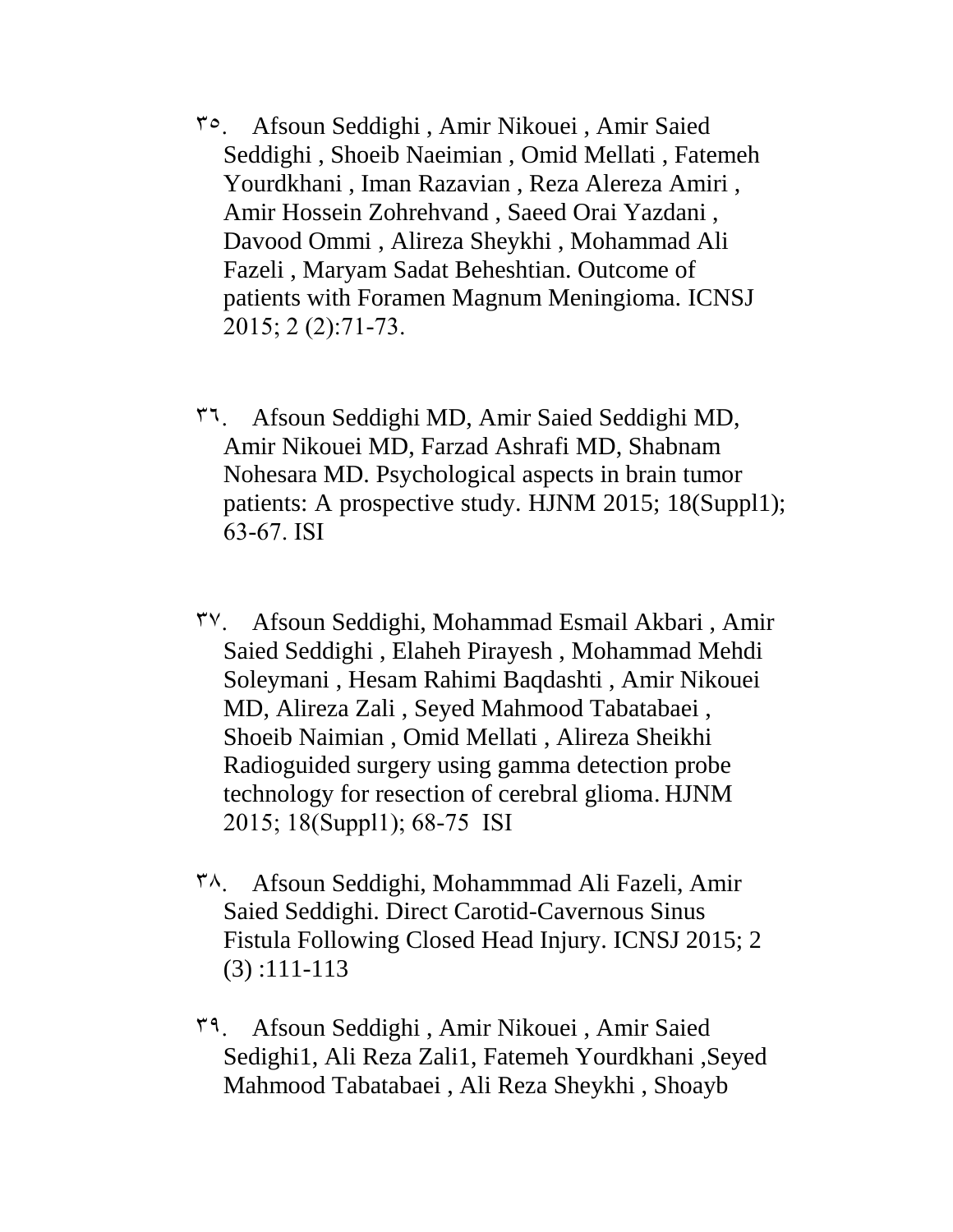Naeimian , Davood Ommi .Neurocysticercosis: Manifestations, Diagnosis and Treatment. ICNSJ 2015; 2 (4) :121-127

- 40. Amir Saied Sedighi , Ali Reza Zali , Afsoun Seddighi , Maryam Sadat Beheshtian ,Seyed Ali Reza Sheykhi , Davood Ommi , Shoeib Naimian , Fatemeh Yourdkhani , Mahmood Tabatabaei .A Survey on Cortical Bone Trajectory for Spinal Fusions. ICNSJ 2015; 2 (4) : 117-120
- 41. Hamideh Esmailpour, Ali Esteki, Afsoun Seddighi. Quantitative Assessment of Deep Brain Stimulation on Tremor in Multiple Sclerosis Disease. ICNSJ 2015; 2  $(3)$ :87-90
- 42. Afsoun Seddighi, Amir Nikouei, Amir Saied Seddighi, Ali Reza Zali, Seyed Mahmood Tabatabaei,Ali Reza Sheykhi, Fatemeh Yourdkhani, Shoayb Naeimian. Peripheral Nerve Injury: A Review Article. ICNSJ 2016; 3 (1):1-6
- 43. Mahsa Abdi Bastami , Mana Hosseini Bay , Afsoun Seddighi. Relation of nature and environment with pleasant emotions of humans in daily life. ICNSJ 2016; 3 (1) :32-38
- 44. FAZELI, Mohamad Ali; ASHRAFI, Farzad; FAROKHI, Mehdi. Cortical Epandimoma with Extention to Thalamus. International Clinical Neuroscience Journal, [S.l.], v. 3, n. 2, p. 120-123, sep. 2016. ISSN 2383-2096. doi:https://doi.org/10.22037/icnj.v3i2.13734.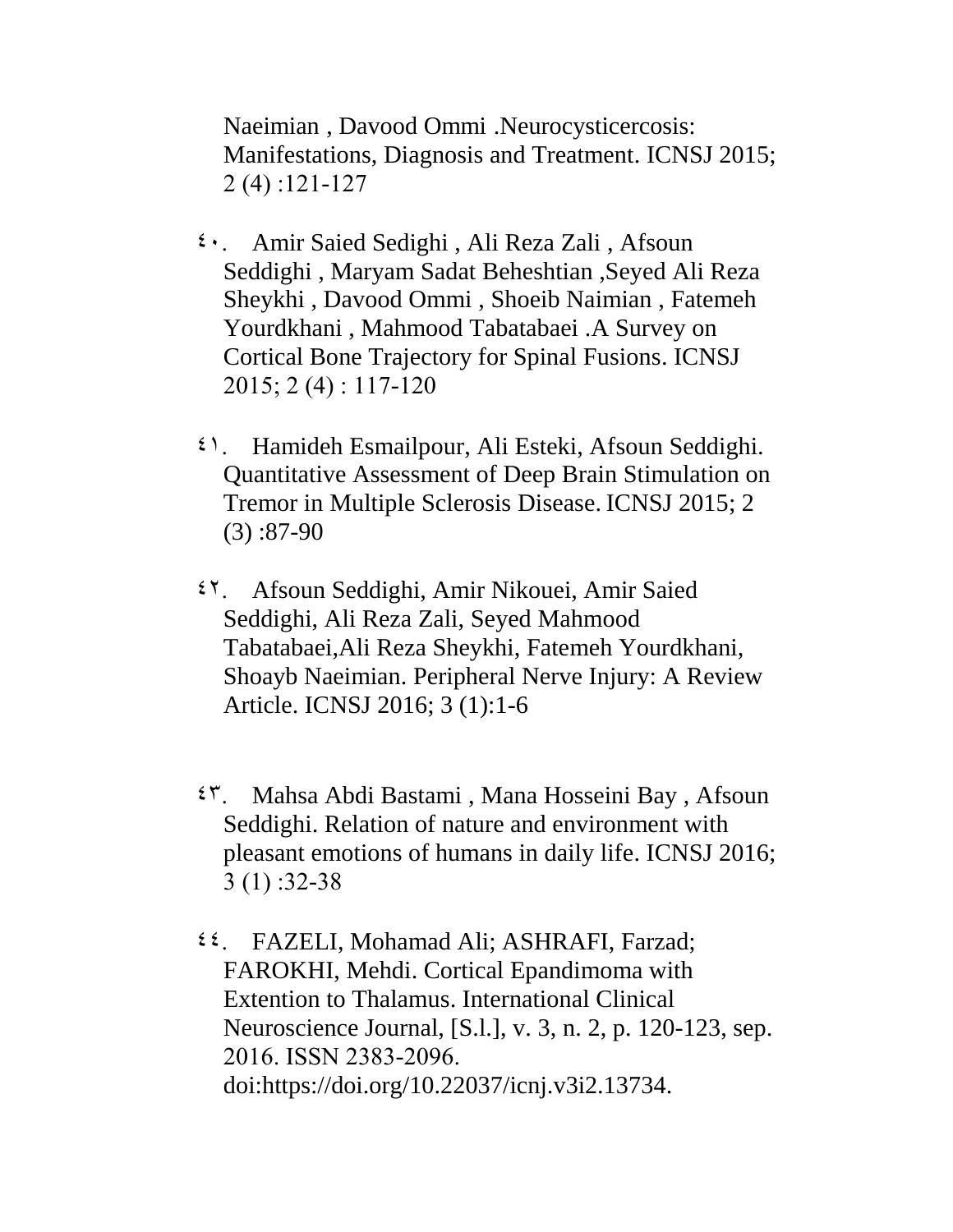- 45. Afsoun Seddighi , Amir Saied Seddighi , Hesam Rahimi Baghdashti , Alireza Sheikhi , Shoeib Naimian. The Role of Steroid in Post Myelography Headache. ICNSJ 2016; 3 (2) :108-112
- 46. Seddighi Afsoun, Seddighi Amir Saied, Nikouei Amir, Javadian Hamed. En‑bloc resection of a giant cell tumor causing cervical vertebral collapse. Asian j of Neurosurgery. June 24, 2016, IP: 5.52.61.214
- 47. Afsoun Seddighi, MD,a Amir Saied Seddighi, MD,a Amir Nikouei, MD. The Results of Image Guided Surgery Using Neuronavigation in Resection of Cerebral Gliomas in Eloquent Cortical Areas. Archives of Physical Medicine and Rehabilitation 2016;97(10):e69-e70
- $2^{\lambda}$ . Afsoun Seddighi, Amir Saied Seddighi, Amir Nikouei, and Gholamreza Mohseni. NS-06 IMAGE GUIDED SURGERY USING NEURONAVIGATION SYSTEM IN RESECTION OF CEREBRAL GLIOMAS INVOLVING ELOQUENT CORTICAL AREAS IN PEDIATRIC POPULATION. Neuro-Oncology 18:iii127-iii134, 2016. doi:10.1093
- 49. Afsoun Seddighi, Amir Saied Seddighi, Hesam Rahimi Baghdashti, Alireza Sheikhi, Shoeib Naimian. The Role of Steroid in Post Myelography Headache. ICNSJ 2016; 3 (2) :108-112
- 50. Amir Saied Seddighi, Afsoun Seddighi, Shahram Abbaszadeh, Amir Nikouei, Shoeib Naimian, MD. A Clinical Trial on Efficacy of Intravenous Erythropoietin on Improvement of Cerebral Auto-regulation and Outcome in Traumatic Brain Injury Patients. Archives of Physical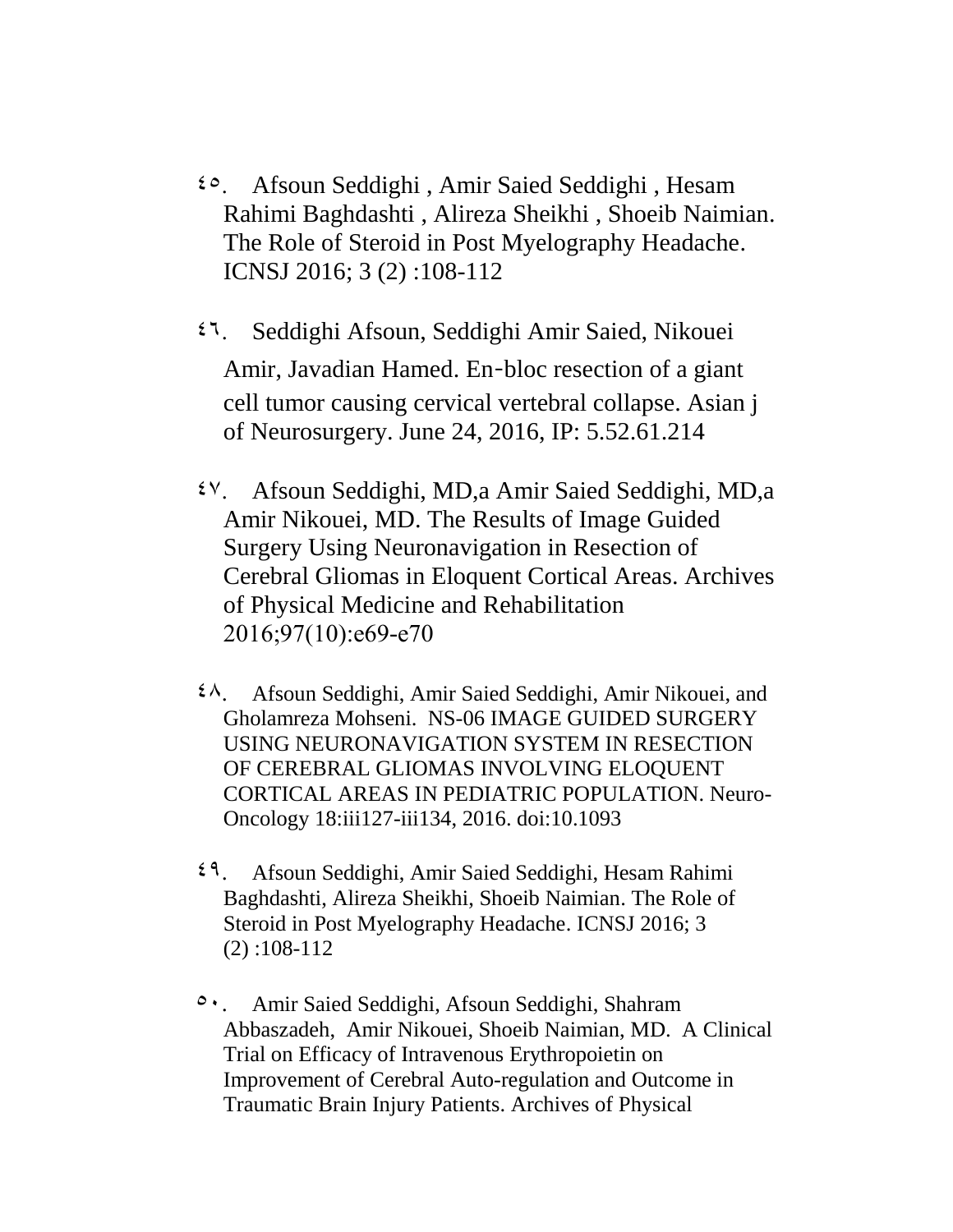Medicine and Rehabilitation 2016;97(10):e52.

- 51. SEDDIGHI AFSOUN\*, SEDDIGHI AMIR SAIED. INTRAMEDULLARY SPINAL CAVERNOMA. IRANIAN JOURNAL OF NEUROSURGERY 2016 , Volume 2 , Number SUP3.
- 52. SEDDIGHI AMIR SAIED, SEDDIGHI AFSOUN. UNRUPTURED VERTEBRAL ARTERY DISSECTING ANEURYSMS. IRANIAN JOURNAL OF NEUROSURGERY 2016 , Volume 2 , Number SUP3.headache
- 53. GHOLAMPOUR, Seifollah et al. Numerical Simulation of the Cervical Spine in a Normal Subject and a Patient with Intervertebral Cage under Various Loadings and in Various Positions. International Clinical Neuroscience Journal, [S.l.], v. 3, n. 2, p. 92-98, sep. 2016. ISSN 2383-2096. Available at: <http://journals.sbmu.ac.ir/Neuroscience/article/view/13170>. doi:https://doi.org/10.22037/icnj.v3i2.13170.
- $\circ \xi$ . FAZELI, Mohamad Ali et al. MRI Findings of Primary CNS Lymphoma in 20 Patients of Stereotaxic Ward. International Clinical Neuroscience Journal, [S.l.], v. 3, n. 3, p. 158-163, dec. 2016. ISSN 2383-2096. Available at: <http://journals.sbmu.ac.ir/Neuroscience/article/view/14422>. doi:https://doi.org/10.22037/icnj.v3i3.14422.
- 55. SEDIGHI, Amirsaeed et al. Air in Straight Sinus after Closed Head Injury Surgery. International Clinical Neuroscience Journal, [S.l.], v. 3, n. 2, p. 124-126, sep. 2016. ISSN 2383-2096. Available at: <http://journals.sbmu.ac.ir/Neuroscience/article/view/13122>. doi:https://doi.org/10.22037/icnj.v3i2.13122.
- 56. Seddighi AS, Seddighi A, Nikouei A. Deep brain nucleus targeting in Parkinson's disease and essential tremor by image guided surgery using neuronavigation system with tractography and volume of tissue of activated assessment.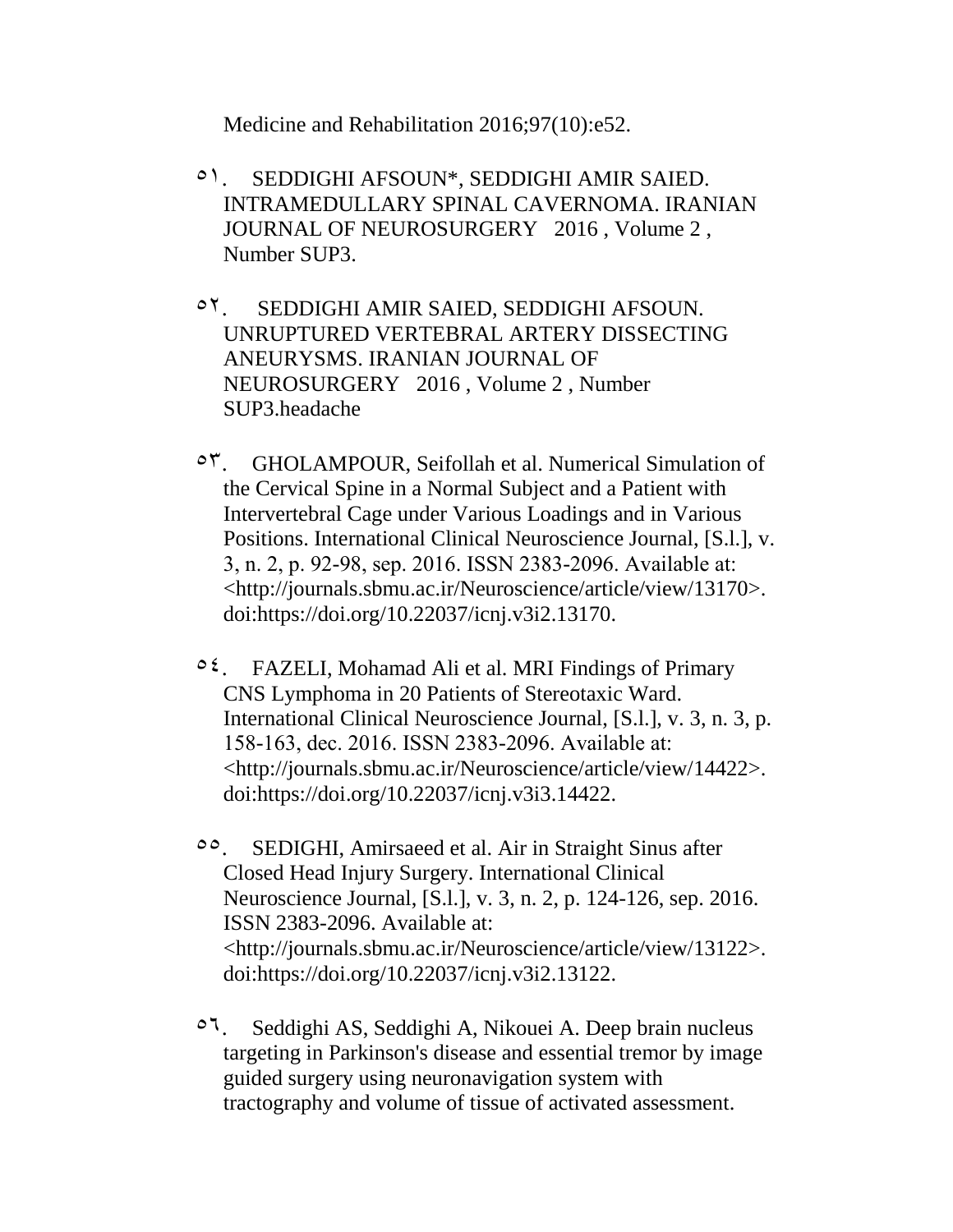Hellenic Journal of Nuclear Medicine. 2017 Sep-Dec;20 Suppl:14-19.

- 57. Seddighi A, Akbari ME, Seddighi AS, Nikouei A. Psychological consideration in patients with cerebral gliomas candidates for intra-operative radiation therapy based on tumor location. Hellenic Journal of Nuclear Medicine. 2017 Sep-Dec;20 Suppl:20-24.
- $\circ \wedge$ . Seddighi A S, Seddighi A, Amir N, Nima M K. Multi-Segmental Intramedullary Epidermoid Cyst Causing Low Back Pain and Urologic Dysfunction, Int J Cancer Manag. 2017 ; 10(12):e9310. doi: 10.5812/ijcm.9310.
- 59. Seifollah Gholampour,Nasser Fatouraee,Amir Saeed Seddighi,Afsoun Seddighi. Evaluating the effect of hydrocephalus cause on the manner of changes in the effective parameters and clinical symptoms of the disease. Journal of Clinical Neuroscience Volume 35, January 2017, Pages 50-55.
- 60. Seddighi A, Behrouzian S, Nikouei A, Seddighi AS. Coincidence of anterior communicating artery aneurysm in a patient with carotid body tumor: a case report. Int Clin Neurosci J. 2017 Autumn;4(4):157-159. doi: 10.15171/icnj.2017.07.
- 61. Seddighi A, Nikouei A, Seddighi AS. Homodynamic effects of Nesdonal and propofol in patients under electroconvulsive therapy. Int Clin Neurosci J. 2017;4(4):140-142. doi: 10.15171/icnj.2017.04.
- 62. SEDDIGHI, Afsoun et al. Recent Progresses in Brain Gene Therapy. International Clinical Neuroscience Journal, [S.l.], v. 3, n. 4, p. 177-181, feb. 2017. ISSN 2383-2096. doi:https://doi.org/10.22037/icnj.v3i4.14981.
- 63. [Seddighi Afsoun, Nikouei Amir, Seddighi Amir](http://www.asianjns.org/preprintarticle.asp?id=165791;type=0)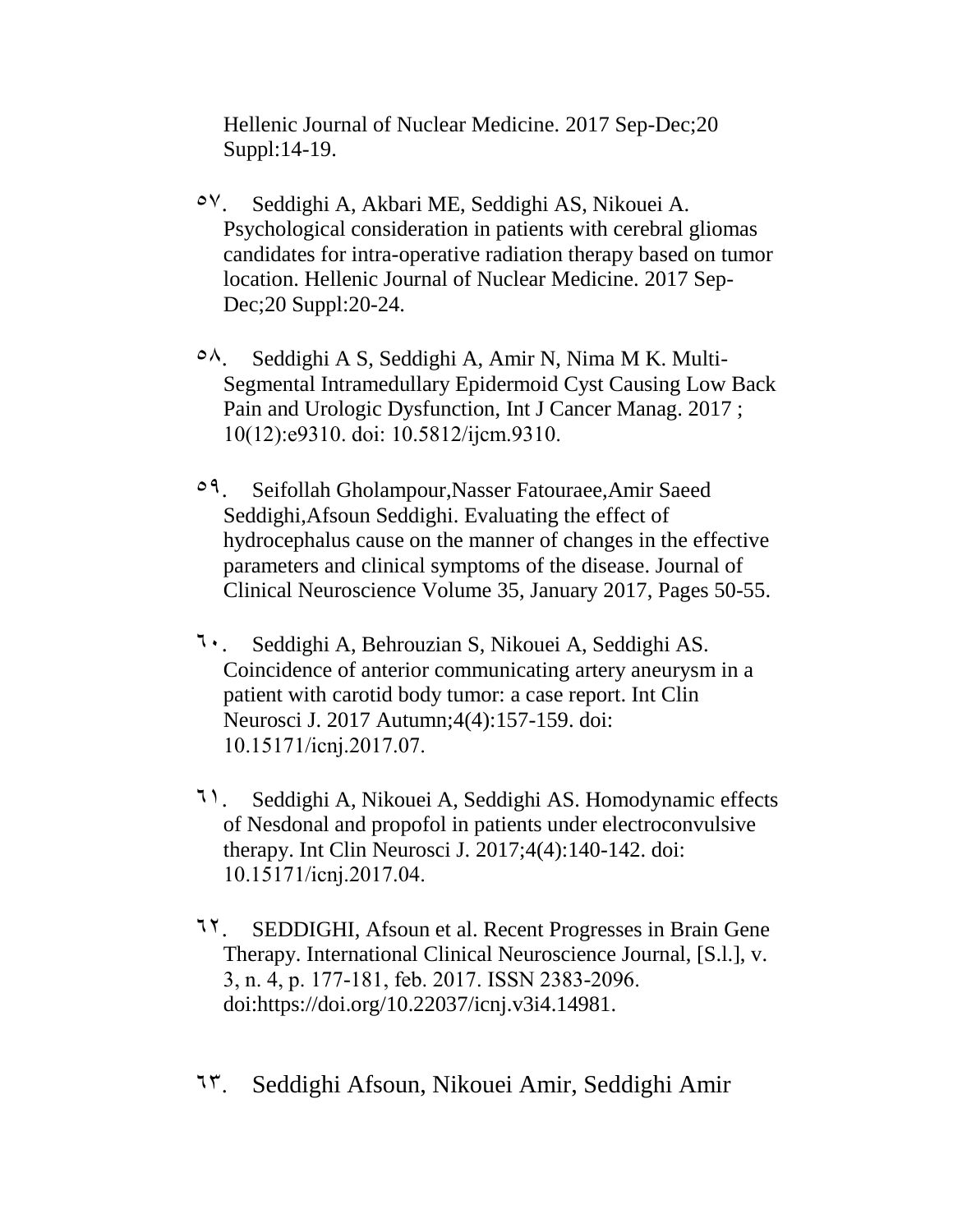[Saeid, Zali Alireza, Tabatabaei Seyed Mahmood,](http://www.asianjns.org/preprintarticle.asp?id=165791;type=0)  [Yourdkhani Fatemeh, Naimian Shoeib, Razavian Iman.](http://www.asianjns.org/preprintarticle.asp?id=165791;type=0)  [The role of tranexamic acid in prevention of](http://www.asianjns.org/preprintarticle.asp?id=165791;type=0)  [hemorrhage in major spinal surgeries.](http://www.asianjns.org/preprintarticle.asp?id=165791;type=0) asianjns.org Asian J Neurosurg. 2017 Jul-Sep; 12(3): 501–505.doi: 10.4103/1793-5482.165791.

- 64. Seddighi A S, Seddighi A, Behrouzian S, Nikouei A. Simultaneous Presentation of Cerebellopontine Angle Pleomorphic Xanthoastrocytoma and Malignant Melanoma in a Known Case of Neurofibromatosis 1; Probable Role of BRAF Gene: A Case Report and Review of Literature, Int J Cancer Manag. 2017 ; 10(7):e7211. doi: 10.5812/ijcm.7211.
- 65. SEDDIGHI, Afsoun et al. Effect of Local Steroid Injection on Prevertebral Soft Tissue Swelling Following Anterior Cervical Discectomy and Fusion. International Clinical Neuroscience Journal, [S.l.], v. 4, n. 3, p. 84-90, sep. 2017. ISSN 2383-2096. doi:https://doi.org/10.22037/icnj.v4i3.18461
- 66. SEDDIGHI, Afsoun et al. Extradural Thoracic Arachnoid Cyst En-Bloc Resection and Follow-Up: A Case Report. International Clinical Neuroscience Journal, [S.l.], v. 4, n. 1, p. 33-36, apr. 2017. ISSN 2383-2096. doi:https://doi.org/10.22037/icnj.v4i1.15855.
- 67. SEDDIGHI, Afsoun; NIKOUEI, Amir; SEDDIGHI, Amir Saied. A Multidisciplinary Technique Using Endonasal Endoscopic Approach with Intrathecal Fluorescin Under Neuronavigation Guidance in Patients with Cerebrospinal Fluid Leak. International Clinical Neuroscience Journal, [S.l.], v. 4, n. 3, p. 113-